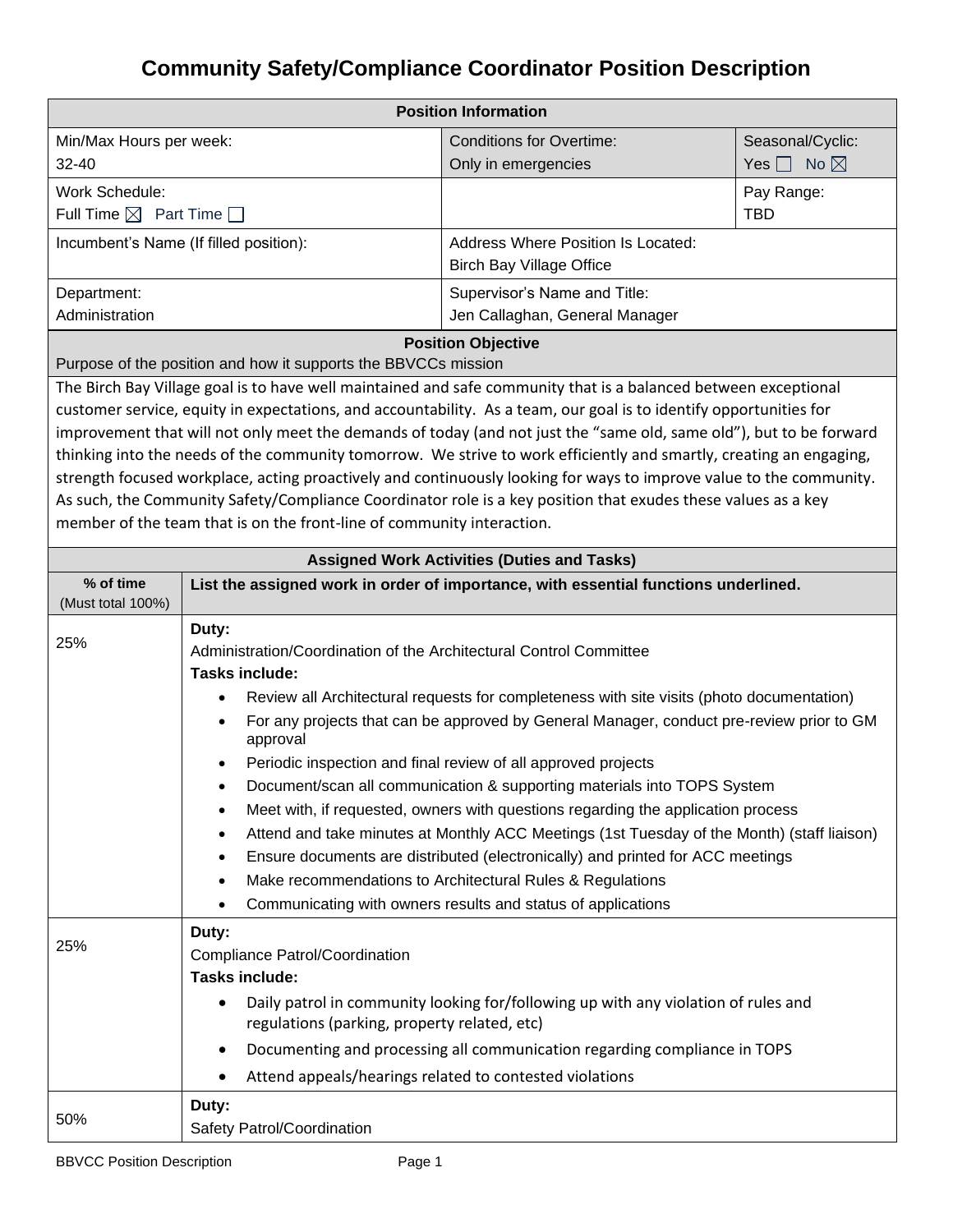|                                                                                                                                   | <b>Tasks include:</b>                                                                                                       |                       |                                                                                    |                                 |  |
|-----------------------------------------------------------------------------------------------------------------------------------|-----------------------------------------------------------------------------------------------------------------------------|-----------------------|------------------------------------------------------------------------------------|---------------------------------|--|
|                                                                                                                                   | Safety patrol for traffic violations<br>$\bullet$                                                                           |                       |                                                                                    |                                 |  |
|                                                                                                                                   | Enforce traffic related rules as well as process/document all citations<br>٠                                                |                       |                                                                                    |                                 |  |
|                                                                                                                                   | School bus gate duty<br>٠                                                                                                   |                       |                                                                                    |                                 |  |
|                                                                                                                                   | Liaison with Pacific Security<br>$\bullet$                                                                                  |                       |                                                                                    |                                 |  |
|                                                                                                                                   | Schedule and train other patrol personnel as required                                                                       |                       |                                                                                    |                                 |  |
|                                                                                                                                   | Review/file all documentation related to security operations                                                                |                       |                                                                                    |                                 |  |
|                                                                                                                                   |                                                                                                                             |                       | Conduct routine inspections of common areas (i.e. marina, parks, golf course, etc) |                                 |  |
|                                                                                                                                   | Monitor gate operations                                                                                                     |                       |                                                                                    |                                 |  |
|                                                                                                                                   |                                                                                                                             |                       | Attend and take minutes at Security Committee Meeting (staff liaison)              |                                 |  |
|                                                                                                                                   | Coordinate hearings for traffic related citations (3rd party arbitrator)                                                    |                       |                                                                                    |                                 |  |
|                                                                                                                                   |                                                                                                                             |                       | Respond to all security calls during on-duty hours, including golf course          |                                 |  |
|                                                                                                                                   |                                                                                                                             |                       |                                                                                    |                                 |  |
| Make recommendations to Post Orders, Rules and Regulations, Operating Procedures<br><b>Lead Work/Supervisory Responsibilities</b> |                                                                                                                             |                       |                                                                                    |                                 |  |
|                                                                                                                                   |                                                                                                                             |                       |                                                                                    |                                 |  |
| Lead Position: Yes $\boxtimes~$ No $\Box$                                                                                         |                                                                                                                             | Assigns Work          | $\boxtimes$ Instructs Work                                                         | $\boxtimes$ Checks Others' Work |  |
| Supervisory Position: Yes $\Box$ No $\boxtimes$                                                                                   |                                                                                                                             | Plans work<br>∃*Hires | <b>Evaluates Performance</b><br>$\square$ *Terminates                              | Takes Corrective Action         |  |
|                                                                                                                                   |                                                                                                                             |                       | (*Has the authority to effectively recommend these actions.)                       |                                 |  |
| <b>Working Relationships</b>                                                                                                      |                                                                                                                             |                       |                                                                                    |                                 |  |
| Level of Supervision received (check one):                                                                                        |                                                                                                                             |                       |                                                                                    |                                 |  |
| Direct/Close Supervision: Most work is reviewed in progress and upon completion.                                                  |                                                                                                                             |                       |                                                                                    |                                 |  |
| General Supervision: Completed work is spot checked.                                                                              |                                                                                                                             |                       |                                                                                    |                                 |  |
| $\boxtimes$ General Direction: Completed work is reviewed for effectiveness and expected results.                                 |                                                                                                                             |                       |                                                                                    |                                 |  |
| $\boxtimes$ Administrative Direction: Completed work is reviewed for compliance with budget, policies, laws, and program goals.   |                                                                                                                             |                       |                                                                                    |                                 |  |
| Add information that clarifies this position's interactions with others to accomplish work:                                       |                                                                                                                             |                       |                                                                                    |                                 |  |
|                                                                                                                                   | This position will initially be trained by the General Manager, but is expected to operate with little direction, but fully |                       |                                                                                    |                                 |  |
| expected to communicate regularly with General Manager. Weekly staff meeting attendance is required.                              |                                                                                                                             |                       |                                                                                    |                                 |  |

| <b>Working Conditions</b>                                                                                                      |                                                                                          |  |  |  |
|--------------------------------------------------------------------------------------------------------------------------------|------------------------------------------------------------------------------------------|--|--|--|
| Work Setting, including hazards:                                                                                               | In vehicle (50%), in office, some outdoors                                               |  |  |  |
| Schedule (i.e., hours and days):                                                                                               | Monday through Friday 8:30 am $-$ 4:30 pm (including holidays)                           |  |  |  |
| <b>Travel Requirements:</b>                                                                                                    | None                                                                                     |  |  |  |
| Tools and Equipment:                                                                                                           | Provided                                                                                 |  |  |  |
| Customer Interactions:                                                                                                         | Daily                                                                                    |  |  |  |
| Other:                                                                                                                         | Benefits include PTO, Sick Time, 2% IRA Contribution, 89% Medical/Dental<br>contribution |  |  |  |
| <b>Qualifications</b>                                                                                                          |                                                                                          |  |  |  |
| List the education, experience, licenses, certifications, and competencies (knowledge, skills, abilities, and behaviors).      |                                                                                          |  |  |  |
| <b>Required Qualifications:</b>                                                                                                |                                                                                          |  |  |  |
| Computer savvy * Customer focused with calm demeaner * Highly organized & detail oriented * Licensed to Drive in<br>Washington |                                                                                          |  |  |  |
| Key Competencies:                                                                                                              |                                                                                          |  |  |  |
| <b>Forward Thinking</b><br>1.                                                                                                  |                                                                                          |  |  |  |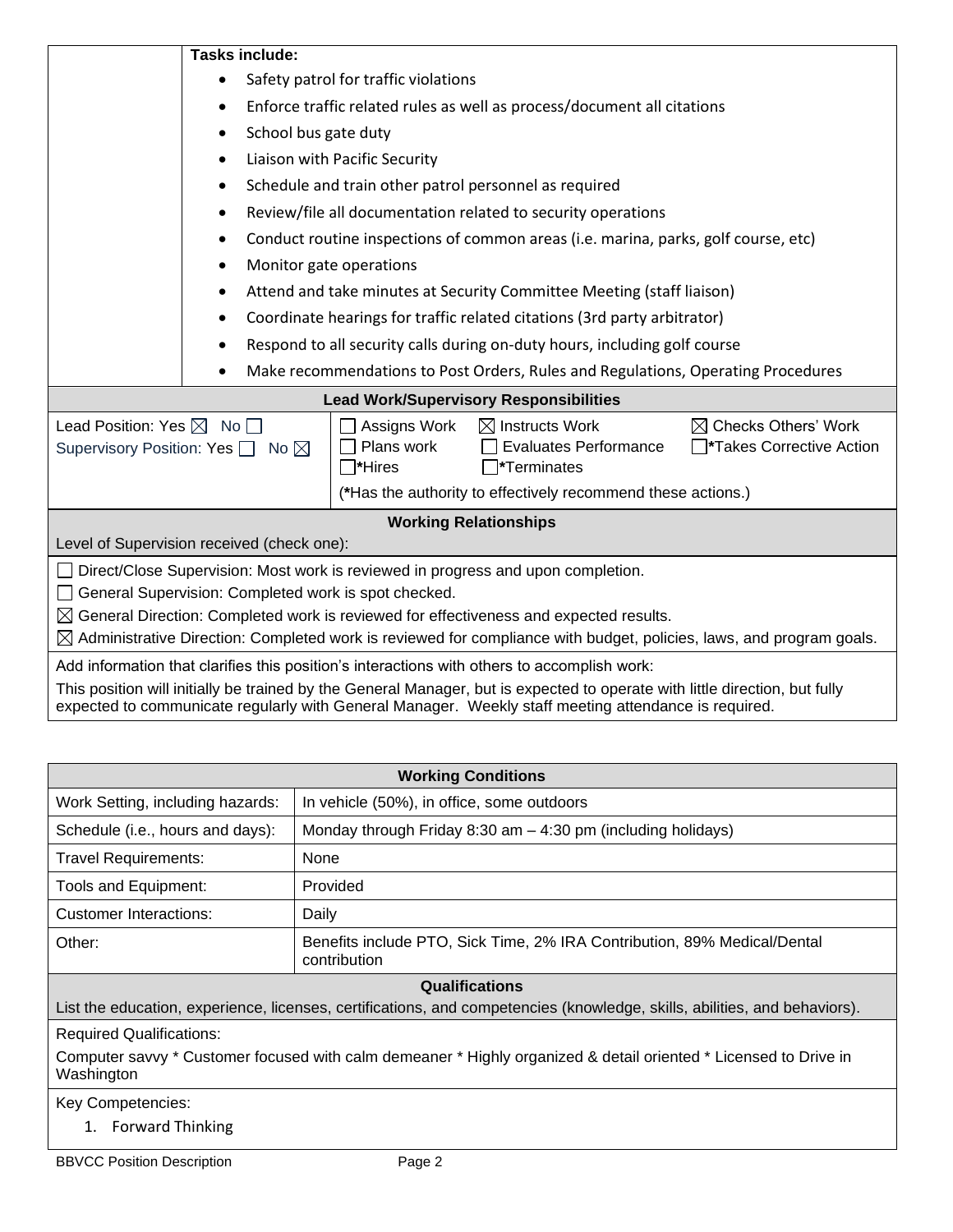- Learns from history, but understands that it's a new day
- Identifies opportunities for improvement and change that add value
- Plans for future
- Commitment to continuous improvement
- Participates in problem solving
- 2. Community/Customer Focus
	- Understands what brings value in a private community
	- Seeks to help homeowners/customers understand policies focus on helping owners be compliant, not find ways to avoid compliance
	- Holds all owners to the same standard
	- Understands and supports all types of customers
	- Listens first
- 3. Mission oriented
	- Seeks to understand what the current values are (set by leadership)
	- Uses these values to drive decision making, identify opportunities that exude these values
- 4. Valuing Others
	- Praise in public, criticize in private
	- Encourages and helps others develop their strengths & interests
	- Delegates and identifies opportunities to others to participate in a variety of work
	- Values the team
	- Accountable to the team
- 5. Work Standards
	- Follows policies and expectations set (meal breaks, work hours, no overtime, etc)
	- Professional appearance
	- Friendly demeaner
	- Exhibits appropriate time management skills works on tasks essential to one's job, prioritizes properly, works within one's paygrade
- 6. Communication
	- Integrity
	- Listens and seeks to understand
	- Makes no excuses, doesn't blame others or other things
- 7. Adaptability
	- Supports implemented changes
	- Seeks to understand areas that are not clear enough to adapt to
	- Identifies opportunities to implement change

## **Special Requirements/Conditions of Employment**

List special requirements or conditions of employment beyond the qualifications above.

Pass background check, insurable with Village standards

## **In-house Training Plan, If Applicable**

- Training by General Manager for Architectural and Compliance role expect 2-3 weeks of training as you go, minimum of 1-2 months of secondary review of activities
- Training by Office Assistant and existing patrol staff for Security related functions
- HR processes with General Manager